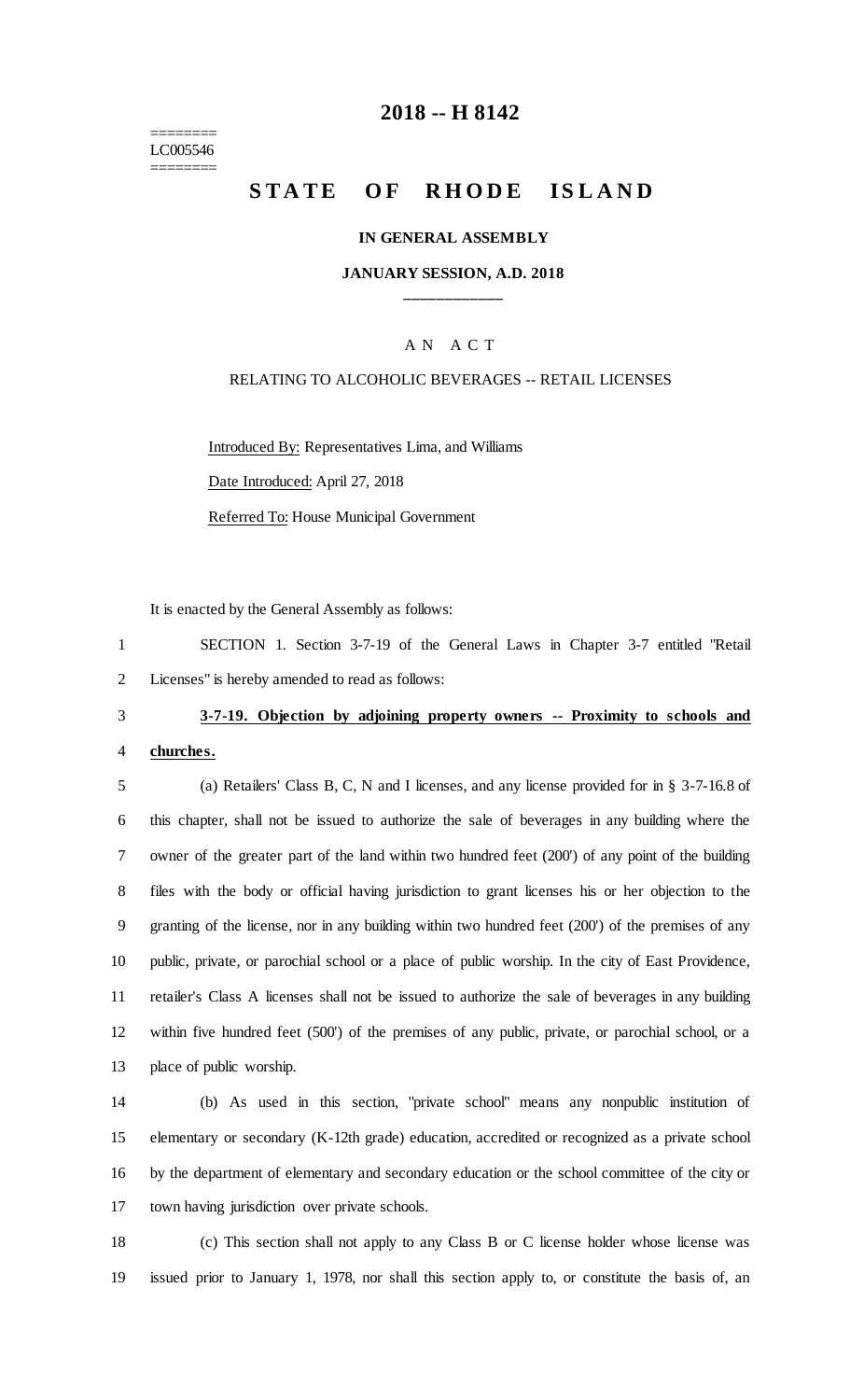objection to, or disapproval of, the transfer of a Class B or C license where the location of the licensed establishment predates the location of the public, private, or parochial school, or place of public worship.

 (d) (1) Notwithstanding the provisions of this section, the board of licenses of the city of Providence shall, after application, have the authority to exempt from the provisions of this section any proposed retailer Class B, C, or I license intended to be located within the following described area(s) in the city of Providence:

 (A) Beginning at a point, that point being the intersection of the southerly line of Smith Street and the easterly taking line of Interstate Route 95;

 Thence running in a general southwesterly direction along the easterly taking line of Interstate Route 95 to the center line of Kingsley Avenue;

 Thence turning and running northwesterly in part along the southerly line of Kingsley Avenue to its intersection with the southerly line of Harris Avenue;

 Thence turning and running westerly along the southerly line of Harris Avenue to its intersection with the southerly line of Atwells Avenue;

 Thence turning and running easterly along the southerly line of Atwells Avenue to the easterly taking line of Interstate Route 95;

 Thence turning and running in a general southerly and southeasterly direction along the easterly taking line of Interstate Route 95 to the center line of Pine Street;

 Thence turning and running northeasterly along the northerly taking line of I-195 to its intersection with the northerly taking line of I-195;

 Thence turning and running northeasterly along the northerly taking line of I-195 to its intersection with the westerly shore line of the Providence River;

 Thence turning and running northerly along the westerly shore line of the Providence River to its intersection with the southerly line of Crawford Street;

 Thence running northwesterly across Dyer Street to the intersection of the westerly line of Dyer Street to the southerly line of Custom House Street;

 Thence running northerly in part along the southerly line of Dyer Street and in part along the westerly line of Market Square to its intersection with the westerly line of Canal Street;

 Thence turning and running northerly along the westerly line of Canal Street to its intersection with the southerly line of Smith Street;

 Thence turning and running westerly along the southerly line of Smith Street to the point and place of beginning.

(B) Beginning at a point, that point being the intersection of the westerly line of Brook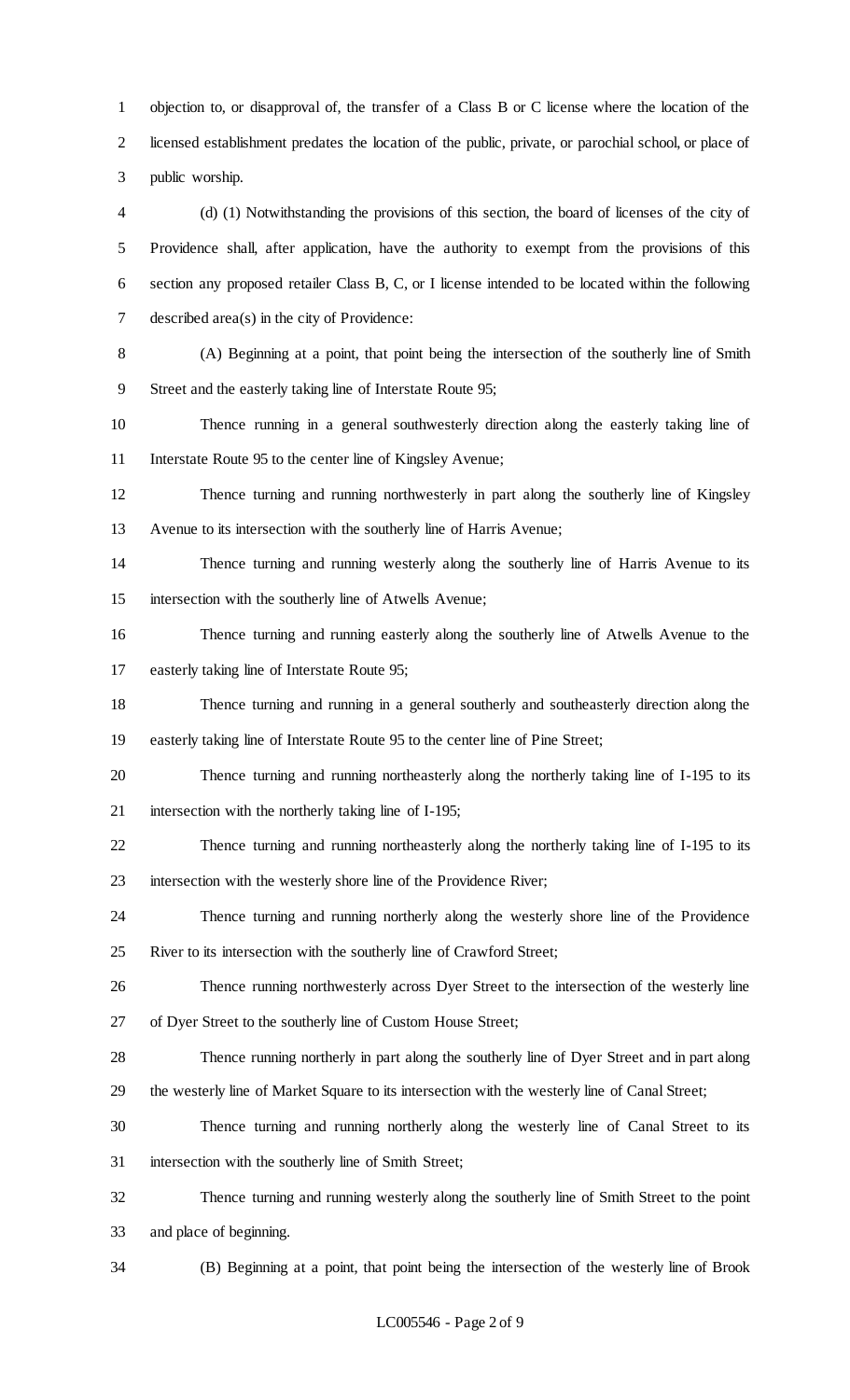Street and the northerly line of Wickenden Street;

 Thence running in a general westerly direction along the northerly line of Wickenden Street to the intersection of Wickenden Street and Benefit Street;

 Thence running in a general northerly direction along the easterly line of Benefit Street to the intersection of Benefit Street and Sheldon Street;

 Thence turning and running in an easterly direction along the southerly line of Sheldon Street to the intersection of Sheldon Street and Brook Street;

 Thence turning and running in a general southerly line to the intersection of Brook Street and Wickenden Street that being the point of beginning.

 (2) Notwithstanding the provisions of this section, the board of licenses of the city of Newport shall, after application, have authority to exempt from the provisions of this section any proposed retailer Class B license intended to be located within the following described area in the city of Newport:

 Beginning at a point, that point being the intersection of the southerly line of Broadway and the easterly line of Courthouse Square;

 Thence running in a general northeasterly direction along the southerly line of Broadway a distance of one hundred and two feet (102') to a point at the southeasterly corner of land now or formerly owned by the Newport Historical Society;

 Thence turning and running in a southeasterly direction ninety-eight and nine-tenths feet (98.9') along the southwesterly border of land now or formerly owned by the Newport Historical Society;

 Thence turning and running in a southwesterly direction one hundred and twelve feet (112') to Courthouse Street; and

 Thence turning and running in a generally northwesterly direction along Courthouse Street for a distance of ninety feet (90') to the point and place of beginning.

 (3) Notwithstanding the provisions of this section, the board of licenses of the town of Warren shall, after application, have the authority to exempt from the provisions of this section any proposed retailer Class B, C, or I license intended to be located within any zoning district in the town of Warren which is designated as a limited business district or as a general business district pursuant to the zoning ordinance of the town of Warren.

 (4) Notwithstanding the provisions of this section, the board of licenses of the town of Bristol shall, after application, have the authority to exempt from the provisions of this section any proposed retailer Class B license intended to be located on lot 34 of tax assessors plat 10 of the Bristol tax assessors map as of December 31, 1999, including that portion of the public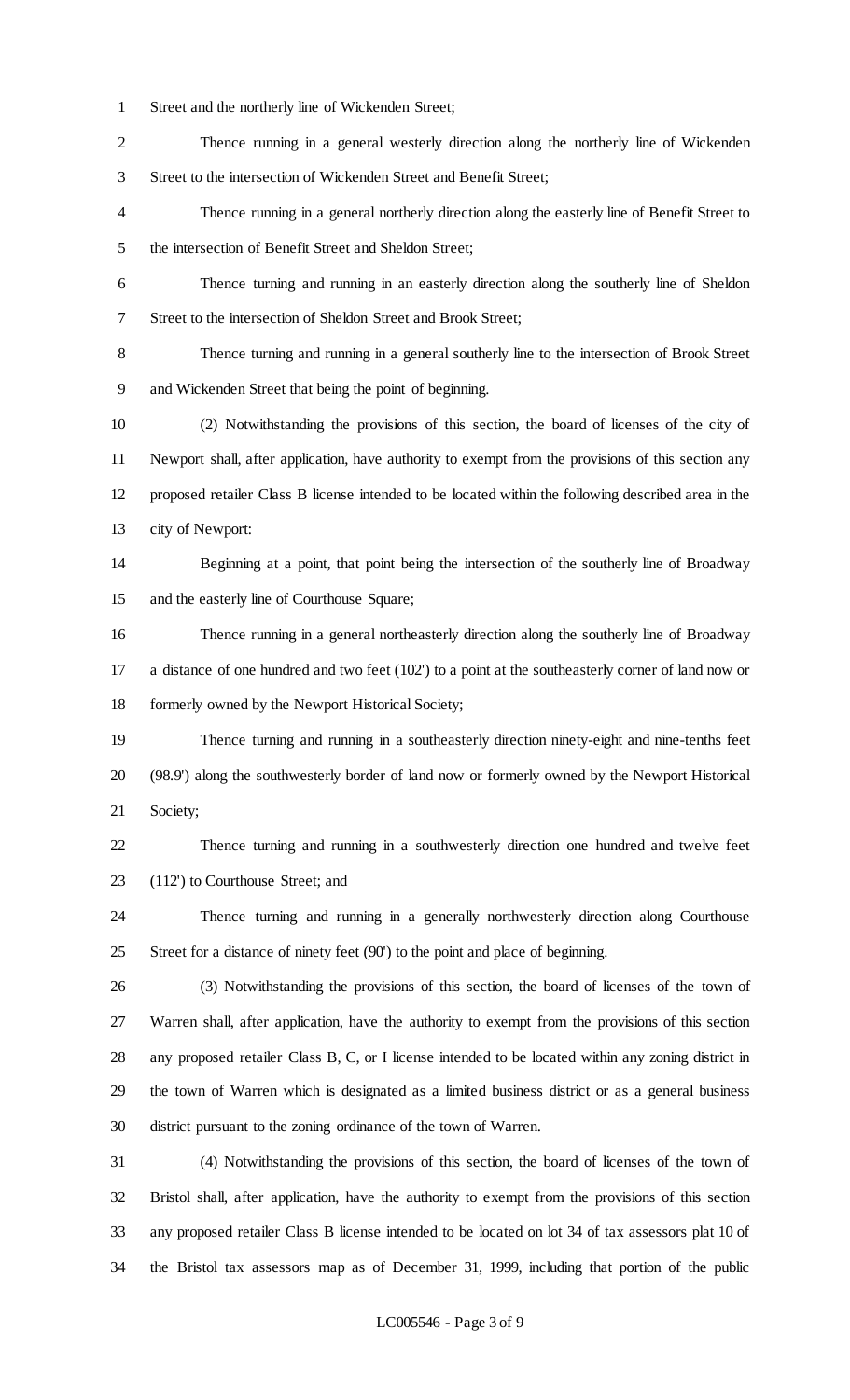sidewalk contiguous to said lot.

 (5) Notwithstanding the provisions of this section, the board of licenses for the city of Newport shall, after application, have the authority to exempt from the provisions of this section as to places of public worship any proposed sidewalk cafe as defined in the Codified Ordinance of the city of Newport, provided that the applicant be an existing holder of a Retailers' Class B license.

 (6) Notwithstanding the provisions of this section, the board of licenses of the city of Providence shall, after application, have the authority to exempt from the provisions of this section any proposed retailer Class B license intended to be located on lot 131 of tax assessors plat 68 of the Providence tax assessors map as of December 31, 1999 and any proposed retailer Class B license intended to be located on lot 21 of the tax assessors map plat 49 and any proposed retailer class BV license intended to be located on lots 3 and 5 of tax assessors map plat 35 of the Providence tax assessors map as of December 31, 2003.

 (7) Notwithstanding the provisions of this section, the board of licenses of the city of Cranston shall, after application, have the authority to exempt from the provisions of this section any proposed retailer Class B license intended to be located on either lot 160 of tax assessor's plat 9, and/or on lot 152 of tax assessor's plat 9, of the Cranston tax assessor's map as of December 31, 2002; provided, however, as to the subsequent transfer of said Class B license issued by the city of Cranston under this exemption, whether said transfer is attributable to the holder's death or otherwise, any person desiring to become the potential transferee of said Class B license shall comply with those restrictions as to its use (and shall refrain from those activities which result in its reversion) set forth in the city of Cranston Memorandum of Understanding dated May 13, 2003 and, in addition, those requirements applicable to anyone who desires to become a transferee of a validly issued and outstanding Class B license designated for use in any location in the state of Rhode Island. Neither the exemption granted herein nor any future exemption granted hereafter shall be effective until the proposed Class B license and the underlying property owner is certified to be current in the payment of any and all local and state taxes.

 (8) Notwithstanding the provisions of this section, the board of licenses of the city of Pawtucket shall, after application, have the authority to exempt from the provisions of this section any proposed retailer Class B, C, or I license intended to be located within the following described area in the city of Pawtucket:

 Beginning at the point of intersection of Dexter Street and the Central Falls line, then east along the Central Falls line to the Blackstone River, then north along the city boundary on the Blackstone River to the Cumberland line, then west along the Pawtucket city boundary line to I-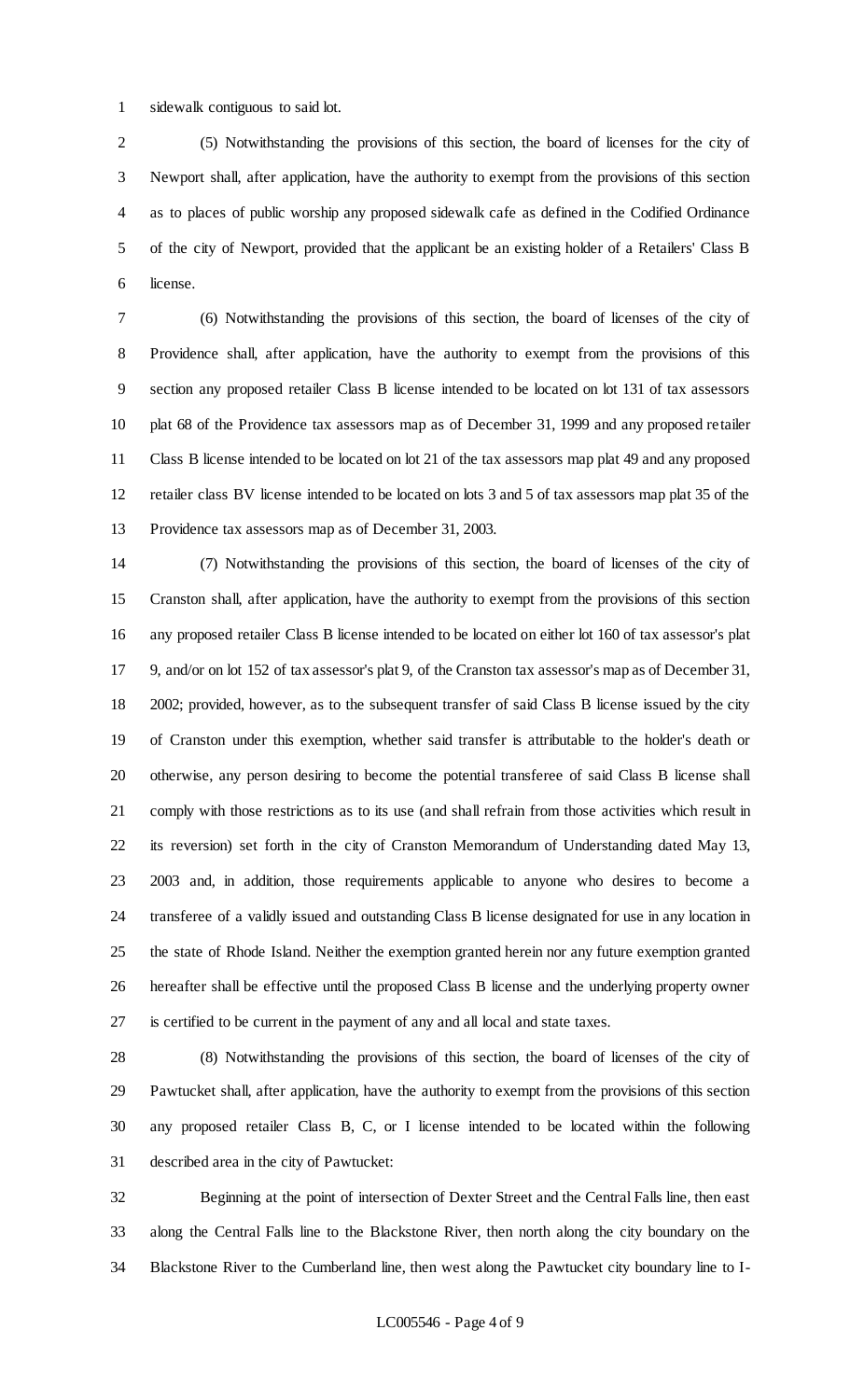95, then south along I-95 to Pine Street, then north on Pine Street to AMTRAK Right of Way, then northwest along the AMTRAK Right of Way to Dexter Street, then north on Dexter Street to the Central Falls line.

 (9) Notwithstanding the provisions of this section the town council of the town of Little Compton, after application, is authorized to exempt from the provisions of this section relating to places of worship any class B license limited to malt and vinous beverages intended to be located on Plat 30, Lot 33 of the town of Little Compton tax assessment map existing as of December 31, 2004.

 (10) Notwithstanding the provisions of this section, the board of licenses of the town of Bristol shall, after application, have the authority to exempt from the provisions of this section any proposed retailers' Class B license intended to be located on lots 3, 18, and 19 of tax assessors plat 10 of the Bristol tax assessors map as of December 31, 2007.

 (11) Notwithstanding the provisions of this section the town council of the town of Smithfield, after application, is authorized to exempt from the provisions of this section, any class B, C, or I license intended to be located on Plat 45, Lot 042 of the town of Smithfield, tax assessment map existing as of December 31, 2007; provided, however, said exemption shall apply only to any renewal of any class B, C, or I license issued for use at the said premises located on plat 45, lot 042 as of December 31, 2011. In the event said license is not renewed, then this exemption is hereby repealed in its entirety.

 (12) Notwithstanding the provisions of this section, the board of licenses of the city of Providence shall, after application, have the authority to exempt from the provisions of this section any proposed retailer Class B license intended to be located on plat 13, lots 31 and 32 of the applicable city of Providence tax assessment map.

 (13) Notwithstanding the provisions of this section, the board of licenses of the town of Tiverton shall, after the application, have the authority to exempt from the provisions of this section a proposed retailer's Class BV license for a restaurant located on tax assessor's plat 181, lot 1A.

 (14) Notwithstanding the provisions of this section, the board of licenses of the city of Providence shall, after application, have the authority to exempt from the provisions of this section any proposed retailer's Class B license intended to be located on tax assessor's plat 68, lot 732.

 (15) Notwithstanding the provisions of this section, the board of licenses in the city of Providence shall, after application, have the authority to exempt from the provisions of this section any proposed retailer's Class B license intended to be located on plat 105, lot 489, plat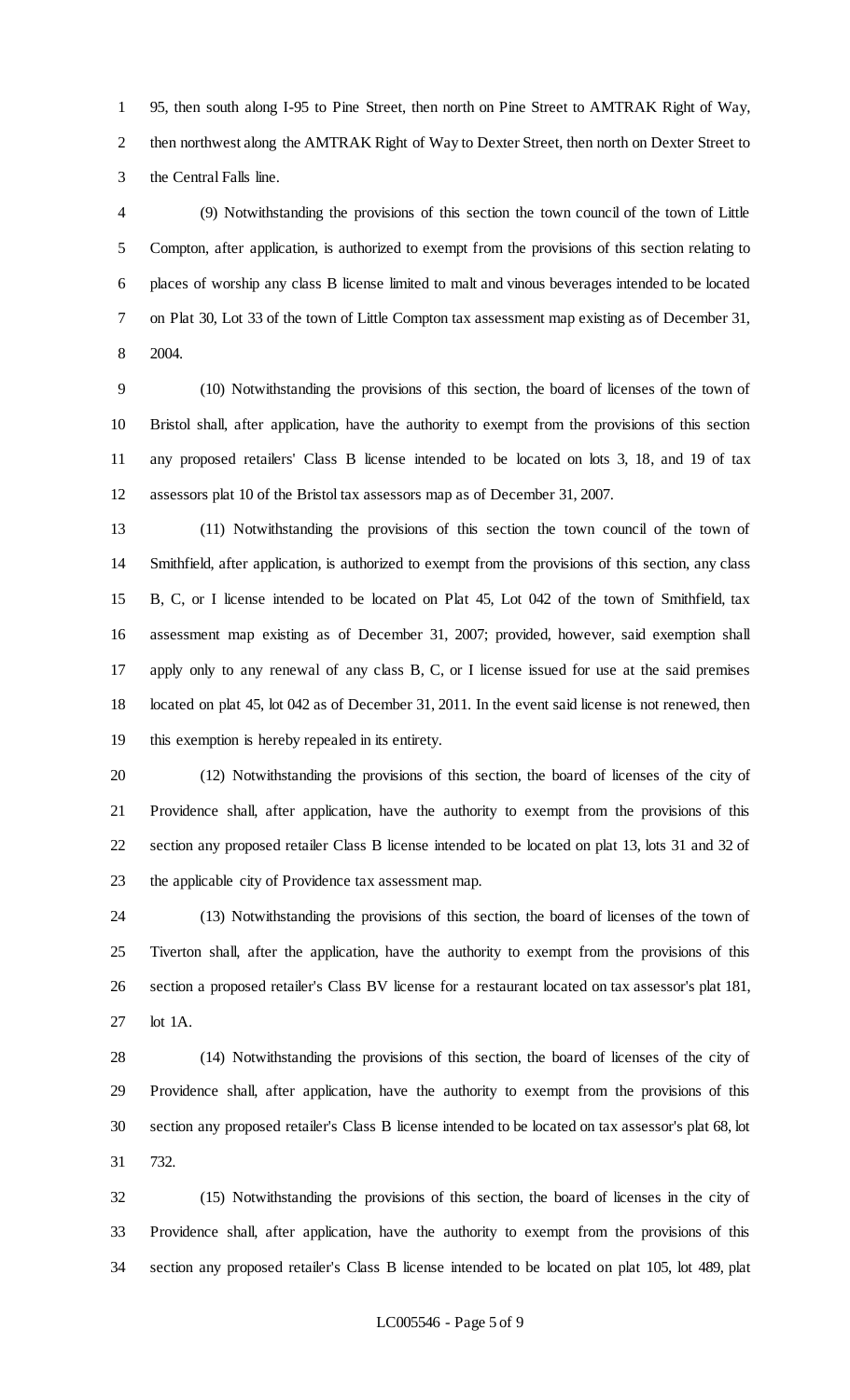105, lot 12 and plat 32, lot 232 of the applicable city of Providence tax assessment map.

 (16) Notwithstanding the provisions of this section the city council of the city of Central Falls, shall, after application, have the authority to exempt from the provisions of this section any proposed retailer's Class B license intended to be located on plat 5, lot 188 of the applicable city of Central Falls tax assessment map.

 (17) Notwithstanding the provisions of this section, the board of licenses of the town of Portsmouth shall, after application, have the authority to exempt from the provisions of this section any proposed retailer's Class B license intended to be located on plat 37, lot 69 of the applicable town of Portsmouth tax assessment map.

 (18) Notwithstanding the provisions of this section, the board of licenses of the town of North Providence shall, after application, have the authority to exempt from the provisions of this section any proposed retailer's Class B license intended to be located on plat 23A, lot 98 of the applicable town of North Providence tax assessment map.

 (19) Notwithstanding the provisions of this section, the board of licenses of the city of Cranston shall, after application, have the authority to exempt from the provisions of this section any proposed retailer's Class B license intended to be located on Plat 11, lot 3558 of the applicable city of Cranston tax assessment map.

 (20) Notwithstanding the provisions of this section, the town council of the town of Smithfield, after application, is authorized to exempt from the provisions of this section, any Class B or C license intended to be located on Plat 6, Lot 54 of the town of Smithfield tax assessors map as of December 31, 2012.

 (21) Notwithstanding the provisions of this section, the board of licenses of the city of Cranston shall, after application, have the authority to exempt from the provisions of this section any proposed retailers class B license intended to be located on tax assessors plat 1, lot 2170 of the applicable city of Cranston tax assessment map as of December 31, 2012.

 (22) Notwithstanding the provisions of this section, the board of licenses in the city of Providence shall, after application, have the authority to exempt from the provisions of this section any proposed retailer's Class B license intended to be located on tax assessor's plat 43, lot 211.

 (23) Notwithstanding the provisions of this section, the board of licenses of the town of North Providence shall, after application, have the authority to exempt from the provisions of this section any proposed retailer's Class B license intended to be located on Plat 22A, Lot 336, of the applicable town of North Providence tax assessment map.

(24) Notwithstanding the provisions of this section, the city council of the city of Central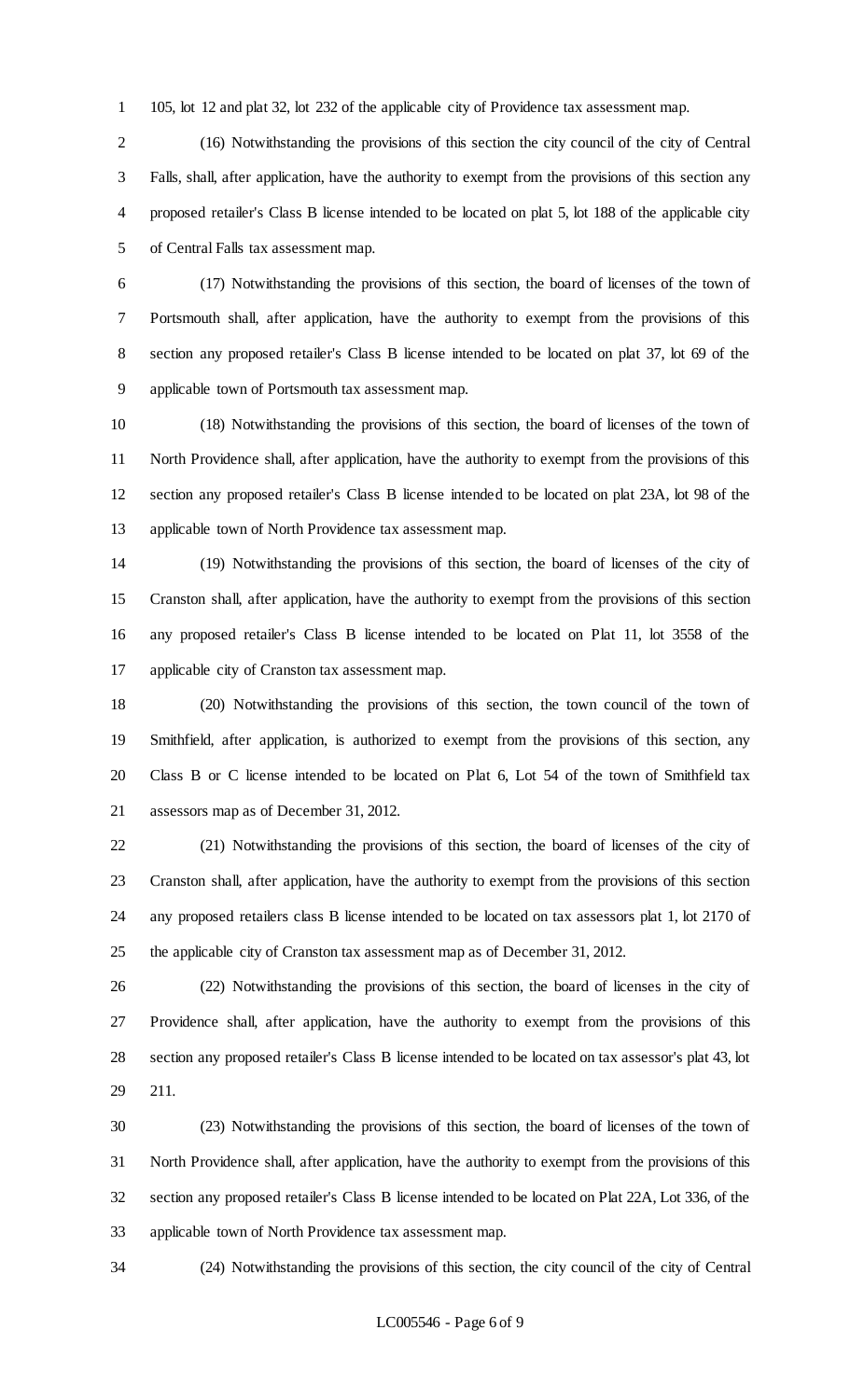Falls shall, after application, have the authority to exempt from the provisions of this section any proposed retailer's Class B license intended to be located on plat 1, lot 164 of the applicable city of Central Falls tax assessment map.

 (25) Notwithstanding the provisions of this section, the board of licenses in the city of Providence shall, after application, have the authority to exempt from the provisions of this section any proposed retailer's Class B license intended to be located at 1948-1950 Westminster Street on plat 35, lot 359 of the applicable city of Providence tax assessment map.

 (26) Notwithstanding the provisions of this section, the town council of the town of Middletown, after application, is authorized to exempt from the provisions of this section, any proposed retailer's Class BV license intended to be located on Plat 107 NW, Lot 55 of the town of Middletown's tax assessor's maps as of December 31, 2014.

 (27) Notwithstanding the provisions of this section, the board of licenses of the city of Providence shall, after application, have the authority to exempt from the provisions of this section any retailer Class B, C or I license intended to be located on Plat 109, Lot 289, of the applicable city of Providence tax assessor's map.

 (28) Notwithstanding the provisions of this section, the board of licenses of the city of Providence shall, after application, have the authority to exempt from the provisions of this section any proposed retailer's Class BV license intended to be located at 226 and 230 Dean Street on plat 25, lot 44 of the applicable city of Providence tax assessment map.

 (29) Notwithstanding the provisions of this section, the board of licenses of the town of East Greenwich shall, after application, have the authority to exempt from the provisions of this section any proposed retailer's Class B license intended to be located at 219 Main Street on map/lot 085 001 212 0000 of the applicable town of East Greenwich tax assessment map.

 (30) Notwithstanding the provisions of this section, the board of licenses of the town of East Greenwich shall, after application, have the authority to exempt from the provisions of this section any proposed retailer's Class B license intended to be located at 137 Main Street on map/lot 085-001-412; 59 Main Street on map/lot 085-001-236; 555 Main Street on map/lot 075- 003-084; 74 Cliff Street on map/lot 075-003-040; 609 Main Street on map/lot 075-003-080; 241 Main Street on map/lot 085-001-208; 155 Main Street on map/lot 085-001-222; 149 Main Street on map/lot 085-001-223; and 2 Academy Court on map/lot 085-001-211 of the applicable Town of East Greenwich tax assessment map.

 (31) Notwithstanding the provisions of this section, the board of licenses of the town of Lincoln shall, after application, have the authority to exempt from the provisions of this section any proposed retailers' Class B license intended to be located on tax assessor's plat 10, lot 108, of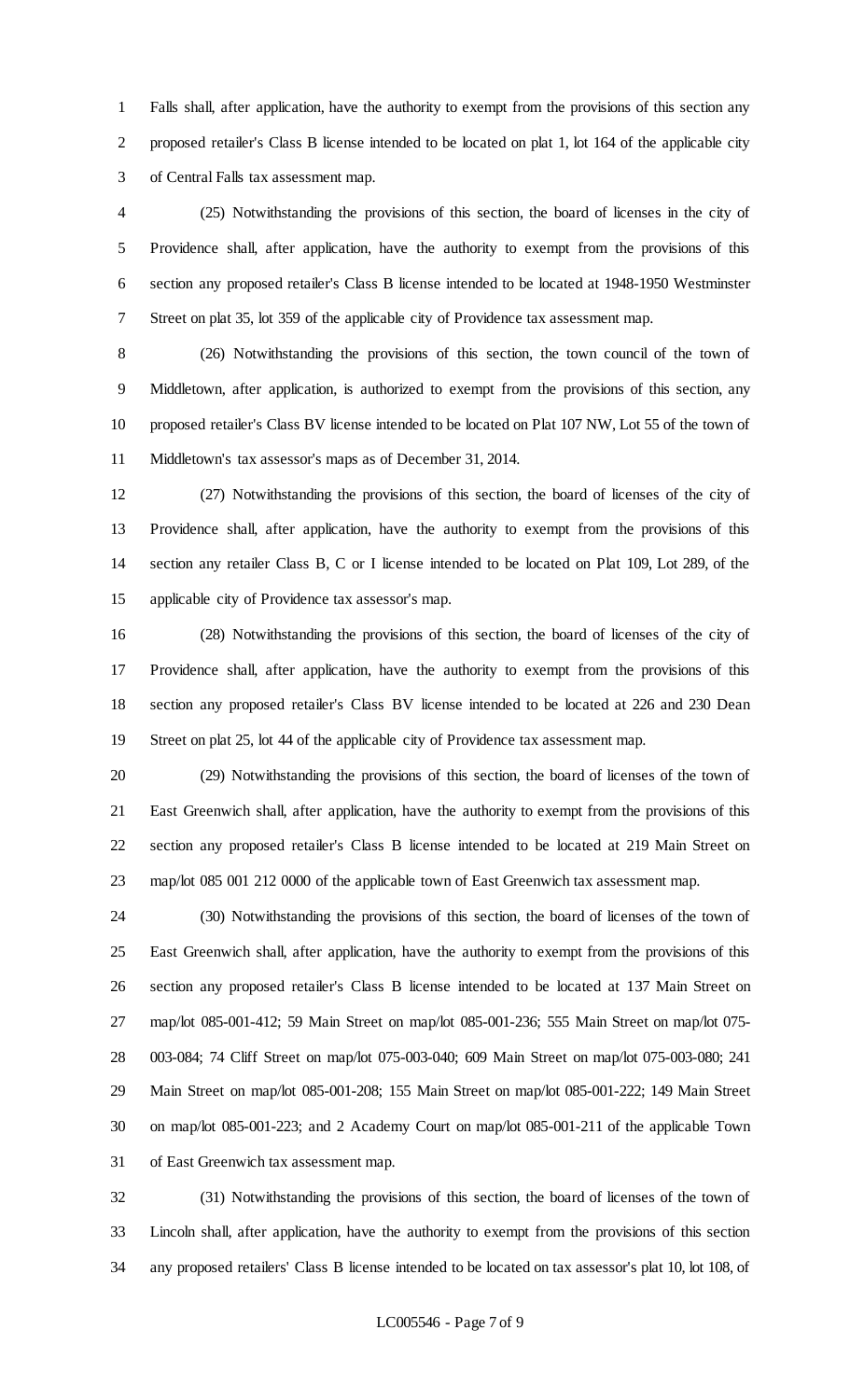the Lincoln tax assessor's map as of December 31, 2015.

 (32) Notwithstanding the provisions of this section, the board of licenses of the city of Providence shall, after application, have the authority to exempt from the provisions of this section any proposed retailer's Class C license intended to be located at 215 Dean Street on plat 28, lot 961 of the applicable city of Providence tax assessment map.

 (33) Notwithstanding the provisions of this section, the board of licenses in the city of Providence shall, after application, have the authority to exempt from the provisions of this section any proposed retailer's Class B license intended to be located at 100-102 Hope Street on plat 16, lot 263 of the applicable city of Providence tax assessment map.

 (34) Notwithstanding the provisions of this section, the board of licenses in the town of Cumberland shall, after application, have the authority to exempt from the provisions of this section any proposed retailer's Class B license intended to be located at 88 Broad Street on Lots 32, 51, and 52 of Plat 2 Cumberland tax assessor's map as of December 31, 2016.

- (35) Notwithstanding the provisions of this section, the board of licenses in the city of
- Providence shall, after application, have the authority to exempt from the provisions of this
- section any proposed retailer's Class B license intended to be located at 11 Lowell Avenue, 191
- Pocasset Avenue and 187 Pocasset Avenue on Lots 22, 23 and 24 of Plat 108 Providence tax
- assessor's map as of December 31, 2017.
- SECTION 2. This act shall take effect upon passage.

======== LC005546 ========